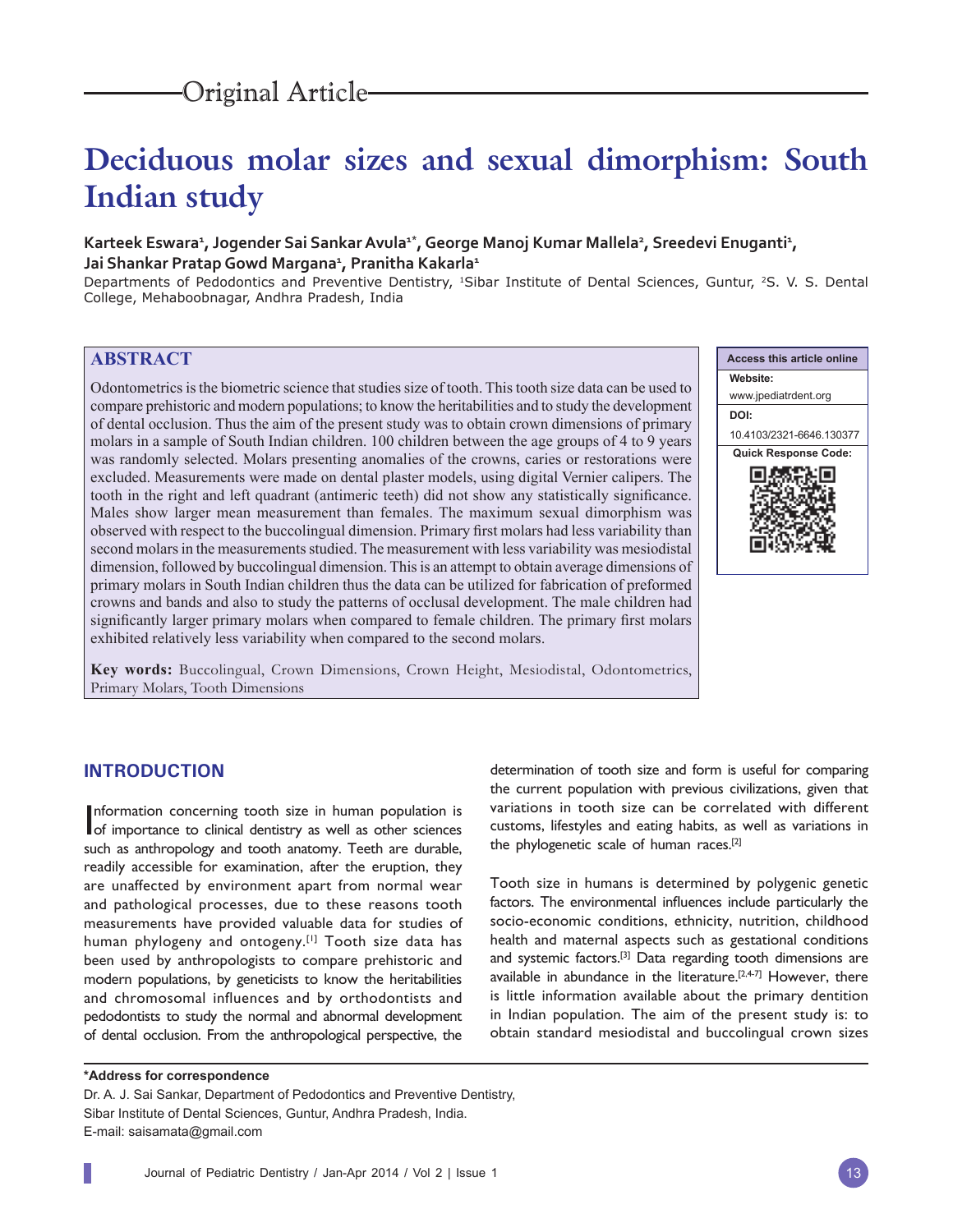of primary molars, know the sexual dimorphism and antimeric (right, left) variability, to predict the variability in crown dimensions and also to compare and correlate the dimensions among various populations.

# **MATERIALS AND METHODS**

A cross-sectional study was carried out on 3000 children aged ranges from 4 to 9 years during the period of months from December 2011 to February 2013 who visited the department of pediatric and preventive dentistry. Out of 3000 children screened 120 children (60 male and 60 female subjects) were selected based on exclusion and inclusion criteria.

#### **Inclusion criteria**

- Indian children with pure Indian parents and grandparents.
- The tooth should be caries free.
- Completely erupted first and second primary molars.

#### **Exclusion criteria**

- Anomalies of tooth size and shape.
- Infra-occluded molars/submerged teeth.
- Pathologic occlusal erosion or crown fractures.
- Molars treated with preformed crowns/teeth which are part of fixed orthodontic appliances/fixed space maintainers.

After taking institutional ethical committee clearance, the parents/guardians of the children were thoroughly explained regarding the study procedure. All the selected samples were initially subjected to oral prophylaxis, impressions were made with Alginate and casts were pored immediately with dental stone. The maxillary and mandibular models thus obtained were inspected and those with voids, cracks, fractures or irregularities were discarded. Only 100 sets of high quality models (53 male and 47 female subjects) were selected and study models were prepared. The models thus obtained were finished and numbered for ease of identification [Figure 1].

Electronic digital caliper (BAKER SDN 10, India)\* calibrated to the nearest 0.01 mm was used to measure the mesiodistal and bucco-lingual dimensions of primary molars (both D and E) following the evaluation criteria put forth by Barbería *et al*. [2] The measurements thus obtained were analyzed statistically and the significant value was determined if  $P < 0.05$ .

- Mesiodistal dimension: The distance between the mesial and distal points of contact, measured with the caliper placed parallel to the occlusal surface [Figure 2].
- Buccolingual dimension: The maximum width between the buccal and lingual surfaces measured with a digital caliper placed perpendicular to the mesiodistal size [Figure 3].

All the measurements were noted by a single examiner and the values thus obtained were tabulated and subjected to statistical analysis using the statistical package for social sciences SPSS version 17.0 (IBM, Chicago). To check the intra and inter examiner variability and to determine the reliability of the measurements, 20 study models were randomly picked and measured by the initial examiner and by a separate investigator who was unaware of the prior measurements. No significant variation in



**Figure 1:** Study models



**Figure 2:** Recording the mesio-distal measurement on the study model using digital Vernier calipers



**Figure 3:** Recording the bucco-lingual measurement on the study model using digital Vernier calipers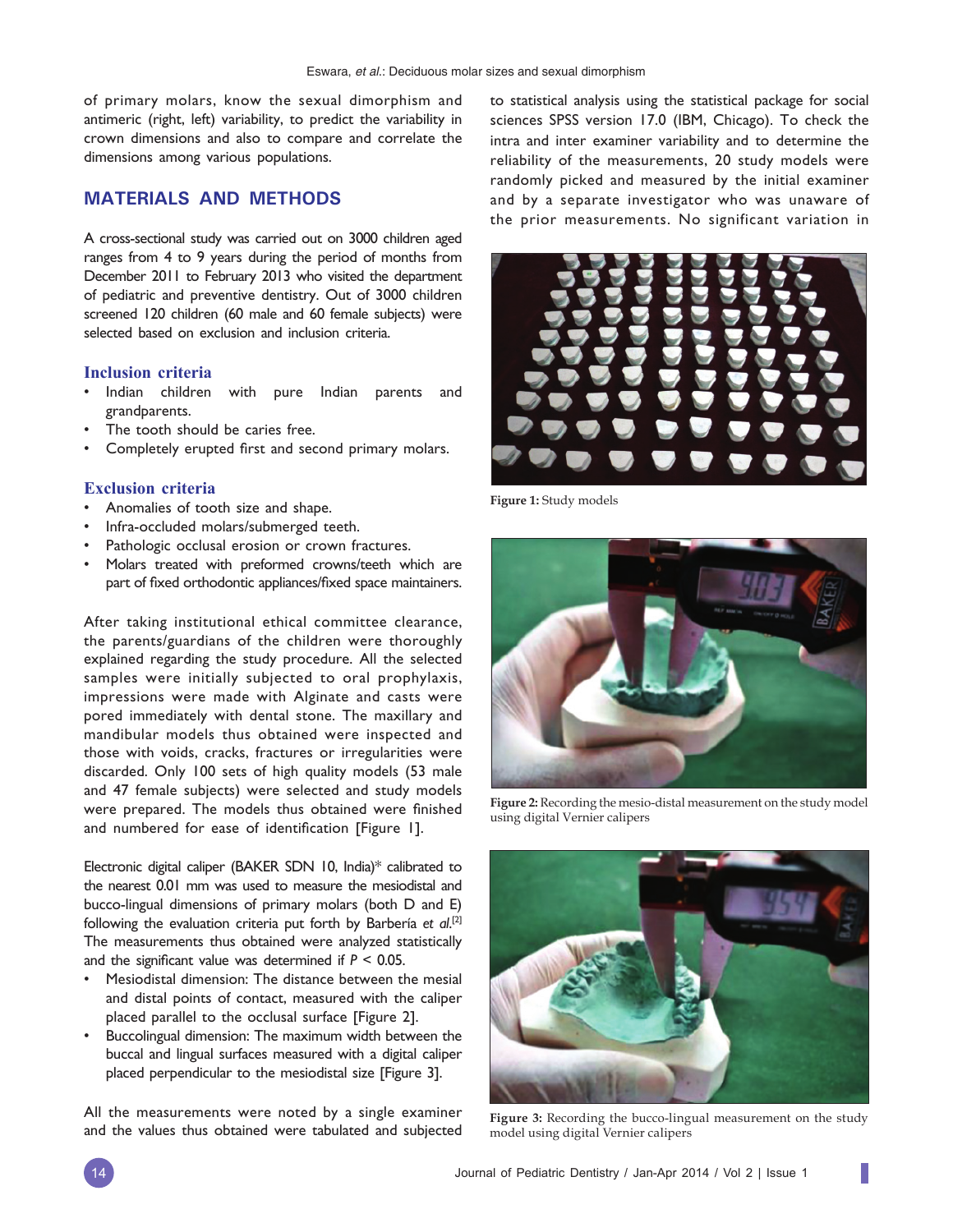the measurements was obtained. As the correlation co-efficient was very high,  $(r = 0.95)$  all the subsequent measurements were taken only once.

# **RESULTS**

The values thus obtained were statistically evaluated for mean molar sizes, antimeric variability along with variations in individual tooth measurements and Sexual dimorphism. The antimeric molars were compared utilizing unpaired *t*-test and this did not yield any statistically significant difference in any of the studied dimensions [Table 1 and Figure 4].

Table 2 and Figure 5 reflects the mean molar sizes and variability in individual tooth measurements standard mean error and standard deviation of primary molars in both dimensions. Based on the standard deviation obtained for each molar and each measurement and for the maxilla and the mandible, it was noticed that, in the total sample, primary first molars had less variability than second molars in both the measurements studied. Upper first molar has less variability than lower first molars, in regard to mesiodistal dimension, but more variable in buccolingual dimension. The measurement with least variability was mesiodistal dimension.

**Table 1: Comparison of the mean values of antimeric molar sizes**

| Tooth no. | Mesiodistal |           | P value | <b>Buccolingual</b> | P value   |       |  |
|-----------|-------------|-----------|---------|---------------------|-----------|-------|--|
|           | Mean        | <b>SD</b> |         | Mean                | <b>SD</b> |       |  |
| 54        | 6.35        | 0.48      | 0.510   | 8.81                | 0.43      | 0.601 |  |
| 64        | 6.33        | 0.5       |         | 8.73                | 0.61      |       |  |
| 55        | 8.70        | 0.64      | 0.571   | 9.77                | 0.49      | 0.099 |  |
| 65        | 8.63        | 0.63      |         | 9.76                | 0.49      |       |  |
| 74        | 7.51        | 0.49      | 0.435   | 7.69                | 0.63      | 0.304 |  |
| 84        | 7.47        | 0.52      |         | 7.62                | 0.63      |       |  |
| 75        | 9.44        | 0.61      | 0.430   | 9.03                | 0.51      | 0.419 |  |
| 85        | 9.41        | 0.61      |         | 8.96                | 0.55      |       |  |

Statistically significant if  $P < 0.05$ , SD: Standard deviation

### **Table 2: Mean sizes of molar groups**

Sexual dimorphism [Table 3 and Figure 6] was studied by comparing mean values of each measurement utilizing the



**Figure 4:** Comparison of the mean values of antimeric molar sizes



**Figure 5:** Mean sizes of molar groups



**Figure 6:** Comparison of mean molar sizes between sexes

| <b>Molars compared</b>               | <b>Sex</b> | N   | <b>Mesiodiatal</b> |            |           |          | <b>Buccolingual</b> |            |           |          |
|--------------------------------------|------------|-----|--------------------|------------|-----------|----------|---------------------|------------|-----------|----------|
|                                      |            |     | X                  | <b>SEM</b> | <b>SD</b> | P value  | X                   | <b>SEM</b> | <b>SD</b> | P value  |
| Upper primary 1 <sup>st</sup> molars | Male       | 106 | 6.34               | 0.046      | 0.47      | 0.956    | 8.83                | 0.056      | 0.57      | $0.014*$ |
|                                      | Female     | 94  | 6.34               | 0.052      | 0.51      |          | 8.70                | 0.049      | 0.47      |          |
|                                      | Total      | 200 | 6.34               | 0.035      | 0.49      |          | 8.77                | 0.038      | 0.53      |          |
| Lower primary 1 <sup>st</sup> molars | Male       | 106 | 7.58               | 0.046      | 0.47      | 0.784    | 7.82                | 0.057      | 0.58      | 0.667    |
|                                      | Female     | 94  | 7.39               | 0.054      | 0.52      |          | 7.47                | 0.066      | 0.64      |          |
|                                      | Total      | 200 | 7.49               | 0.036      | 0.50      |          | 7.66                | 0.045      | 0.63      |          |
| Upper primary 2 <sup>nd</sup> molars | Male       | 106 | 8.63               | 0.069      | 0.71      | $0.012*$ | 9.77                | 0.048      | 0.49      | $0.000*$ |
|                                      | Female     | 94  | 8.71               | 0.057      | 0.55      |          | 9.76                | 0.050      | 0.49      |          |
|                                      | Total      | 200 | 8.66               | 0.045      | 0.64      |          | 9.76                | 0.035      | 0.49      |          |
| Lower primary 2 <sup>nd</sup> molars | Male       | 106 | 9.54               | 0.054      | 0.55      | $0.024*$ | 9.13                | 0.055      | 0.56      | $0.000*$ |
|                                      | Female     | 94  | 9.29               | 0.067      | 0.65      |          | 8.84                | 0.045      | 0.43      |          |
|                                      | Total      | 200 | 9.43               | 0.043      | 0.61      |          | 8.99                | 0.037      | 0.53      |          |

\*Statistically significant if  $P < 0.05$ , SD: Standard deviation, SEM: Standard error of mean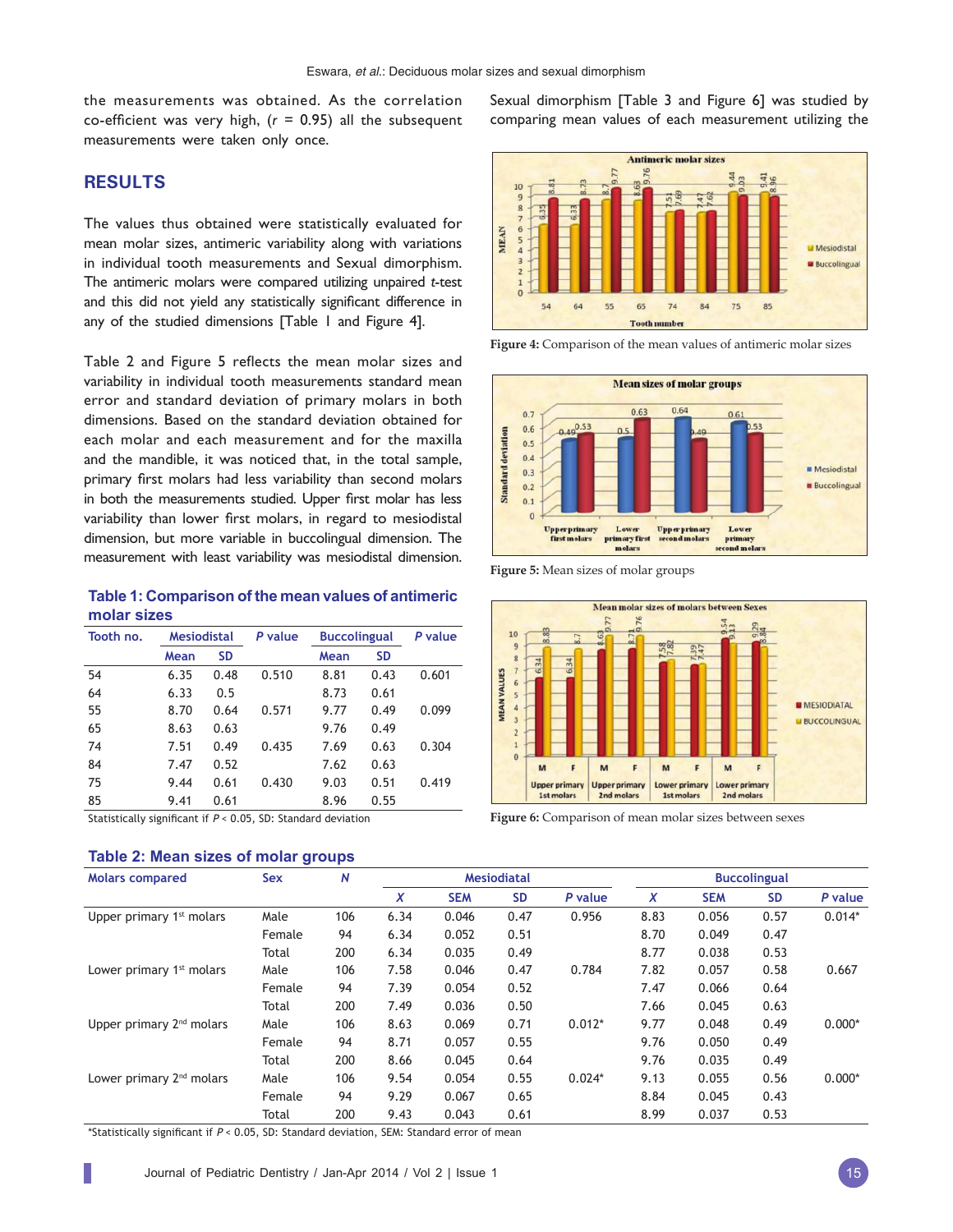| <b>Molars compared</b>               | <b>Sex</b> |     | <b>Mesiodiatal</b> |          | <b>Buccolingual</b> |      |          |  |
|--------------------------------------|------------|-----|--------------------|----------|---------------------|------|----------|--|
|                                      |            | N   | X                  | p        | N                   | X    | P        |  |
| Upper primary 1 <sup>st</sup> molars | Male       | 106 | 6.34               | 0.956    | 106                 | 8.83 | $0.014*$ |  |
|                                      | Female     | 94  | 6.34               |          | 94                  | 8.7  |          |  |
| Upper primary 2 <sup>nd</sup> molars | Male       | 106 | 8.63               | 0.784    | 106                 | 9.77 | 0.667    |  |
|                                      | Female     | 94  | 8.71               |          | 94                  | 9.76 |          |  |
| Lower primary 1 <sup>st</sup> molars | Male       | 106 | 7.58               | $0.012*$ | 106                 | 7.82 | $0.000*$ |  |
|                                      | Female     | 94  | 7.39               |          | 94                  | 7.47 |          |  |
| Lower primary 2 <sup>nd</sup> molars | Male       | 106 | 9.54               | $0.024*$ | 106                 | 9.13 | $0.000*$ |  |
|                                      | Female     | 94  | 9.29               |          | 94                  | 8.84 |          |  |

| Table 3: Comparison of mean molar sizes between sexes |
|-------------------------------------------------------|
|-------------------------------------------------------|

\*Statistically significant if  $P < 0.05$ 

Mann Whitney U test. Male children had larger primary molar sizes compared to female children. This difference is more in lower primary molars (*P*-values 0.012, 0.000, 0.024 and 0.000) than upper primary molars. Upper primary 2<sup>nd</sup> molars do not show any significant sexual dimorphism (0.784, 0.667). Lower primary  $1^{st}$  and  $2^{nd}$ molars showed statistically significant dimorphism; grossly males have larger dimensions compared to females.

#### **DISCUSSION**

Tooth size measurements provide valuable data for anthropology, forensic and clinical purposes as this data provides useful information for providing extra coronal restorations on the teeth and for understanding the occlusion of deciduous dentition in the pediatric population. Studies on tooth size measurements are abundant in the literature but relatively low in the primary dentition. But with respect to Indian population very sparse information is available. Thus, this present study was carried out to measure the average mesiodistal and buccolingual dimensions of primary molars in a sample of healthy South Indian children.

Tooth measurements can be determined by using direct (mouth) and indirect (plaster models) methods. Though the majority of authors used plaster models, there were few studies in which measurements were obtained directly from the mouth of the individual.<sup>[4-6,8]</sup> Anderson compared both these techniques in his odontometric study and stated that there was no statistically significant difference between the two methods.<sup>[7]</sup> Hunter and Priest stated that measuring maxillary molars directly in the mouth poses certain difficulties due to anatomical factors and they proved that mesiodistal measurements if obtained directly from the mouth yielded lesser values when compared to the indirect method. They also stated that the measurements performed on soaped cast models are not significantly larger than those performed on non-soaped models.<sup>[9]</sup> Hence indirect and nonsoaped casts were considered for this odontometric study.

Different methods have been used to measure tooth dimensions, many researchers employed sliding caliper with a Vernier scale to obtain the metrical data of the teeth, due to its accuracy over other methods.<sup>[9]</sup> The use of digital Vernier calipers can virtually eliminate measurement transfer and calculation errors when compared with divider and calculator. Although, some measurement errors may associate with the positioning of the calipers on the mesial and distal surfaces of the teeth, this method is certainly more reliable than manual measurements. In the present study, the tooth measurements were done by contact method indirectly on the casts using digital Vernier calipers (BAKER SDN 10, India)\* with error of 0.01 mm since it is easy, fast and accurate and also the errors were minimal with this method.<sup>[10]</sup> The measurements were analyzed and the significance was determined if  $P < 0.05$ .

To facilitate comparison of the present study results with those of earlier published clinical studies, the average measurements of all the studies were compiled [Table 4]. The most striking feature is that the maxillary 2<sup>nd</sup> primary molar yielded greater dimensions in terms of both mesiodistal length (8.66 mm) and buccolingual width (9.76 mm) compared to studies done on Australia aborigines (8.08 and 7.8), Spanish white children (7.82 and 6.88), UK population (7.61 and 6.99), Iceland population (7.89 and 7.32), USA white children (7.61 and 8.21).[1-3,6,10-22] Whereas both these measurements in the present study were smaller when compared with the previously mentioned studies with respect to the other molars in the study, i.e., maxillary  $1^{st}$  primary molar (6.34, 8.76), mandibular  $1^{st}$  (7.48, 7.64) and  $2^{nd}$  primary molar (9.41, 8.98) except in Moyers *et al*. study done on USA white children.<sup>[19]</sup> In that particular study mandibular 2<sup>nd</sup> primary molar mesiodistal dimension was smaller in females (8.88 and 9.29) compared to the present study. Interestingly a study done on Brazil children<sup>[23]</sup> all the primary molars had larger mesiodistal (8.5 and 7.97) measurement while all buccolingual (8.5 and 8.78) measurements were smaller compared to the present study.

As it was already a proven fact that mesiodistal dimension of mandibular teeth is larger than the maxillary teeth and buccolingual dimension of maxillary teeth is greater

I.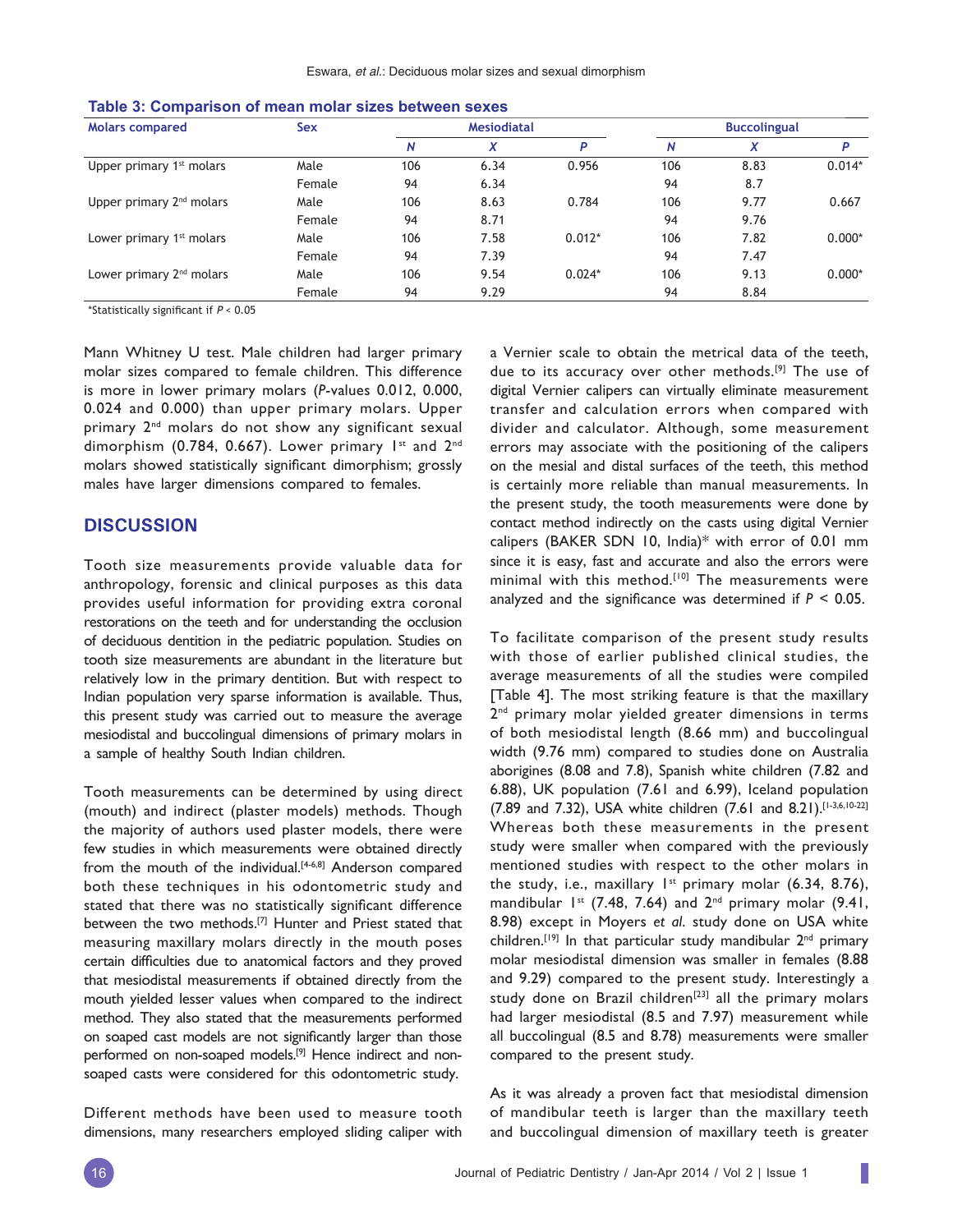#### **Table 4: Values for mesiodistal and buccolingual sizes of primary molars obtained by different authors**

| <b>Author</b>                        | <b>Location</b>                | Sex                                                 | <b>Mesidistal size</b>                                           |                                                                  |                                 | <b>Buccolingual/patal size</b>     |                                                 |                                                                 |                                 |                 |
|--------------------------------------|--------------------------------|-----------------------------------------------------|------------------------------------------------------------------|------------------------------------------------------------------|---------------------------------|------------------------------------|-------------------------------------------------|-----------------------------------------------------------------|---------------------------------|-----------------|
|                                      |                                |                                                     | Mb <sub>1</sub>                                                  | Mb2                                                              | Mx1                             | Mx2                                | M <sub>b</sub> 1                                | Mb2                                                             | Mx1                             | Mx2             |
| Moorrees                             | USA white                      | Male                                                | $9.08 \pm 0.46$                                                  | $9.83 \pm 0.52$ 7.12 $\pm$ 0.38 7.80 $\pm$ 0.42                  |                                 |                                    | No                                              |                                                                 |                                 |                 |
| et al. 1957                          | children                       | Female                                              | $8.84 \pm 0.55$                                                  | $9.64\pm0.49$ 6.95 $\pm$ 0.36 7.65 $\pm$ 0.35                    |                                 |                                    |                                                 |                                                                 |                                 |                 |
| USA white<br>Moyers                  | Mala                           | $8.84 \pm 0.53$                                     | $9.90\pm0.52$ 6.74 $\pm$ 0.49 7.82 $\pm$ 0.47                    |                                                                  |                                 | $8.74{\scriptstyle \pm0.47}$       | $9.73 \pm 0.48$ 6.61 $\pm$ 0.49 7.71 $\pm$ 0.46 |                                                                 |                                 |                 |
| et al. 1976                          | children                       | Female                                              | $9.51 \pm 0.48$                                                  | $8.88 {\pm} 0.40$                                                | $8.82 \pm 0.50$ 7.41 $\pm 0.49$ |                                    | $9.33 \pm 0.41$                                 | $8.71\pm0.41$ $8.59\pm0.52$ $8.71\pm0.41$                       |                                 |                 |
| Australia<br>Margetts                | Male                           |                                                     | $9.65 \pm 0.571$ $0.89 \pm 0.61$ $7.55 \pm 0.52$ $8.25 \pm 0.58$ |                                                                  |                                 | $9.42 \pm 0.46$                    | $10.64\pm0.49$ 7.28 $\pm$ 0.44 8.12 $\pm$ 0.45  |                                                                 |                                 |                 |
| and Brown<br>1978                    | aborigines                     | Female                                              |                                                                  | $10.65 \pm 0.55$ $9.87 \pm 0.49$ $9.07 \pm 0.59$ $7.92 \pm 0.51$ |                                 |                                    | $10.27 \pm 0.44$ 9.57 $\pm$ 0.49                |                                                                 | $8.77 \pm 0.47$ 7.49 $\pm$ 0.51 |                 |
| Lysell and<br>Myrberg                | Sweden                         | Male                                                | $8.60 \pm 0.47$                                                  | $9.50\pm0.51$ 6.94 $\pm$ 0.43 7.64 $\pm$ 0.49                    |                                 |                                    | No                                              |                                                                 |                                 |                 |
| 1982                                 |                                | Female                                              | $8.38{\pm}0.43$                                                  | $9.31\pm0.49$ 6.75 $\pm0.41$ 7.41 $\pm0.50$                      |                                 |                                    |                                                 |                                                                 |                                 |                 |
| Steigman                             | Israel                         | Male                                                | $8.75 \pm 0.04$                                                  | $9.67\pm0.05$ 6.99 $\pm0.04$ 7.59 $\pm0.05$                      |                                 |                                    | No                                              |                                                                 |                                 |                 |
| et al. 1982                          |                                | Female                                              | $8.59 \pm 0.04$                                                  | $9.50\pm0.04$ 6.77 $\pm0.04$ 7.37 $\pm0.05$                      |                                 |                                    |                                                 |                                                                 |                                 |                 |
| Axelsson<br>and                      | Iceland                        | Male                                                | $9.00 \pm 0.45$                                                  | $10.11\pm0.44$ $7.17\pm0.48$ $7.98\pm0.45$                       |                                 |                                    |                                                 | $10.10\pm0.44$ $9.09\pm0.37$ $8.87\pm0.46$ $7.35\pm0.40$        |                                 |                 |
| Kirveskari<br>1984                   |                                | Female                                              |                                                                  | $8.97\pm0.45$ 9.95 $\pm$ 0.48 7.04 $\pm$ 0.40 7.81 $\pm$ 0.45    |                                 |                                    | $9.88 \pm 0.41$                                 | $9.02 \pm 0.38$ $8.69 \pm 0.40$ $7.29 \pm 0.38$                 |                                 |                 |
| Vaughan and USA black<br>Harris 1992 |                                | Male                                                | $9.07 \pm 0.78$                                                  | $10.53 \pm 0.58$ 7.70 $\pm$ 0.60 8.41 $\pm$ 0.58                 |                                 |                                    |                                                 | $10.16\pm0.64$ 9.15 $\pm$ 0.61 9.13 $\pm$ 0.58 7.98 $\pm$ 0.50  |                                 |                 |
|                                      | children                       | Female                                              | $9.08 \pm 0.78$                                                  | $10.25 \pm 0.45$ 7.60 $\pm$ 0.56 8.18 $\pm$ 0.37                 |                                 |                                    |                                                 | $10.01\pm0.46$ 9.03 $\pm0.46$ 9.03 $\pm0.42$ 7.84 $\pm0.48$     |                                 |                 |
| Fearne and<br>Brook 1993             | UK                             | Male+female 8.77±0.52 9.55±0.59 6.25±0.44 7.61±0.56 |                                                                  |                                                                  |                                 |                                    |                                                 | $9.80 \pm 0.57$ $8.86 \pm 0.48$ $8.35 \pm 0.57$ $6.69 \pm 0.47$ |                                 |                 |
| Yuen<br>et al. 1997                  | China                          | Male                                                | $9.26 \pm 0.48$                                                  | $10.30\pm0.47$ 7.41 $\pm$ 0.39 8.18 $\pm$ 0.46                   |                                 |                                    | No                                              |                                                                 |                                 |                 |
|                                      |                                | Female                                              |                                                                  | $9.16\pm0.44$ 10.15 $\pm$ 0.40 7.26 $\pm$ 0.38 8.10 $\pm$ 0.47   |                                 |                                    |                                                 |                                                                 |                                 |                 |
| Harila                               | USA white                      | Male                                                | $8.87 \pm 0.48$                                                  | 9.90±0.49 7.09±0.43 7.75±0.44                                    |                                 |                                    | $9.65 \pm 0.52$                                 | $8.89{\pm}0.49$                                                 |                                 |                 |
| et al. 2003                          | children (right)               | Female                                              |                                                                  | 8.68±0.52 9.97±0.48 6.87±0.48 7.62±0.42                          |                                 |                                    | $9.42 \pm 0.48$                                 | $8.71 \pm 0.50$                                                 |                                 |                 |
|                                      | USA black                      | Male                                                | $9.26 \pm 0.55$                                                  | 10.38±0.46 7.58±0.47 8.24±0.51                                   |                                 |                                    | $9.96 \pm 0.49$                                 | $9.14 \pm 0.51$                                                 |                                 | $\equiv$        |
|                                      | children (right)               | Female                                              | $9.00 \pm 0.51$                                                  | 10.03±0.48 7.40±0.52 8.02±0.45                                   |                                 |                                    | $9.68 \pm 0.47$                                 | $8.85 \pm 0.48$                                                 |                                 |                 |
| Warren<br>et al. 2003                | <b>USA</b> white<br>children   | Male                                                | $8.8 \pm 0.5$                                                    | $10.1 \pm 0.5$                                                   | $7.2 \pm 0.4$                   | $8.0 \pm 0.5$                      | No                                              |                                                                 |                                 |                 |
|                                      | current sample                 | Female                                              | $8.6 \pm 0.4$                                                    | $9.9 \pm 0.4$                                                    | $7.0 \pm 0.4$                   | $7.8 \pm 0.4$                      |                                                 |                                                                 |                                 |                 |
|                                      | USA white                      | Male                                                | $8.7 \pm 0.4$                                                    | $9.9 \pm 0.4$                                                    | $7.1 \pm 0.4$                   | $7.9 \pm 0.4$                      | No                                              |                                                                 |                                 |                 |
|                                      | children<br>previous<br>sample | Female                                              | $8.6 \pm 0.4$                                                    | $9.9 \pm 0.4$                                                    | $6.9 \pm 0.4$                   | $7.6 \pm 0.4$                      |                                                 |                                                                 |                                 |                 |
| Kondo and                            | Australia                      | Male                                                | $\qquad \qquad -$                                                | $11.22 \pm 0.65$                                                 | $\overline{\phantom{m}}$        | $8.54 \pm 0.55$                    | $\overline{\phantom{m}}$                        | $9.92 \pm 0.54$                                                 |                                 | $7.97 \pm 0.58$ |
| Townsend<br>2004                     | aborigines                     | Female                                              | $\overline{\phantom{0}}$                                         | $10.89 \pm 0.39$                                                 | $\qquad \qquad -$               | $8.36 \pm 0.43$                    | $\overline{\phantom{0}}$                        | $9.71 \pm 0.40$                                                 |                                 | $7.69 \pm 0.43$ |
| Anderson                             | USA African-                   | Male                                                | $9.21 \pm 0.54$                                                  | $10.32 \pm 0.37$ $7.51 \pm 0.50$ $8.19 \pm 0.50$                 |                                 |                                    | No                                              |                                                                 |                                 |                 |
| 2005                                 | Americans                      | Female                                              |                                                                  | $8.87\pm0.55$ 9.94 $\pm$ 0.57 7.21 $\pm$ 0.53 7.91 $\pm$ 0.54    |                                 |                                    |                                                 |                                                                 |                                 |                 |
| Barbería                             | Spain white<br>children        | Male                                                | $9.25 \pm 0.53$                                                  | 9.96±0.54 7.40±0.55 7.94±0.52                                    |                                 |                                    |                                                 | $9.47\pm0.80$ $8.89\pm0.60$ $7.96\pm0.82$ $6.90\pm0.77$         |                                 |                 |
| et al. 2009                          |                                | Female                                              | $9.12 \pm 0.48$                                                  | $9.70\pm0.46$ 7.14 $\pm$ 0.59 7.71 $\pm$ 0.47                    |                                 |                                    | $9.33 \pm 0.74$                                 | 8.72±0.58 7.87±0.77 6.86±0.59                                   |                                 |                 |
| Bravo et<br>al. 2010                 | Spain white<br>children        | Male<br>Female                                      | $\overline{\phantom{0}}$                                         | $9.83 \pm 0.50$<br>$9.57 \pm 0.38$                               |                                 | $8.93 \pm 0.45$<br>$8.70 \pm 0.41$ | No                                              |                                                                 |                                 |                 |
| Anfe et<br>al. 2012                  | <b>Brazil</b><br>population    | Male+female $8.09\pm0.50$                           |                                                                  | 10.01±0.44 6.99±0.45 8.92±0.57                                   |                                 |                                    | $7.05 \pm 0.43$                                 | $8.67 \pm 0.45$ $8.66 \pm 0.58$ $9.62 \pm 0.48$                 |                                 |                 |
| Authors                              | South Indian                   | Male                                                | 7.58±0.47                                                        | $9.54\pm0.55$ 6.34 $\pm$ 0.47 8.63 $\pm$ 0.71                    |                                 |                                    |                                                 | 7.82±0.58 9.13±0.56 8.83±0.57 9.77±0.49                         |                                 |                 |
|                                      | children                       | Female                                              |                                                                  | $7.39 \pm 0.52$ $9.29 \pm 0.66$                                  | $6.34\pm0.51$ $8.71\pm0.55$     |                                    | 7.47±0.64 8.84±0.43 8.70±0.47 9.76±0.49         |                                                                 |                                 |                 |
|                                      |                                |                                                     |                                                                  |                                                                  |                                 |                                    | 2nd                                             |                                                                 |                                 |                 |

Mb1: Mandibular 1<sup>st</sup> molar, Mb2: Mandibular 2<sup>nd</sup> molar, Mx1: Maxillary 1<sup>st</sup> molar, Mx2: Maxillary 2<sup>nd</sup> molar

than mandibular counter parts even this study has reconfirmed that in accordance with previously published studies.[2,3,5,14,18,19,22,24,25] [Table 2].

When the tooth measurements were viewed in terms of sexual dimorphism [Table 3], boys had large molar sizes when compared with girls. Mandibular primary molars showed significant dimorphism than maxillary molars which is in contrast with the study on Iceland population, [18] where significant dimorphism was reported with maxillary primary molars. The greater sexual dimorphism was observed in buccolingual dimension which is in accordance with the study done by Margetts and Brown<sup>[3]</sup> in Australian aborigines, in contrast Barbería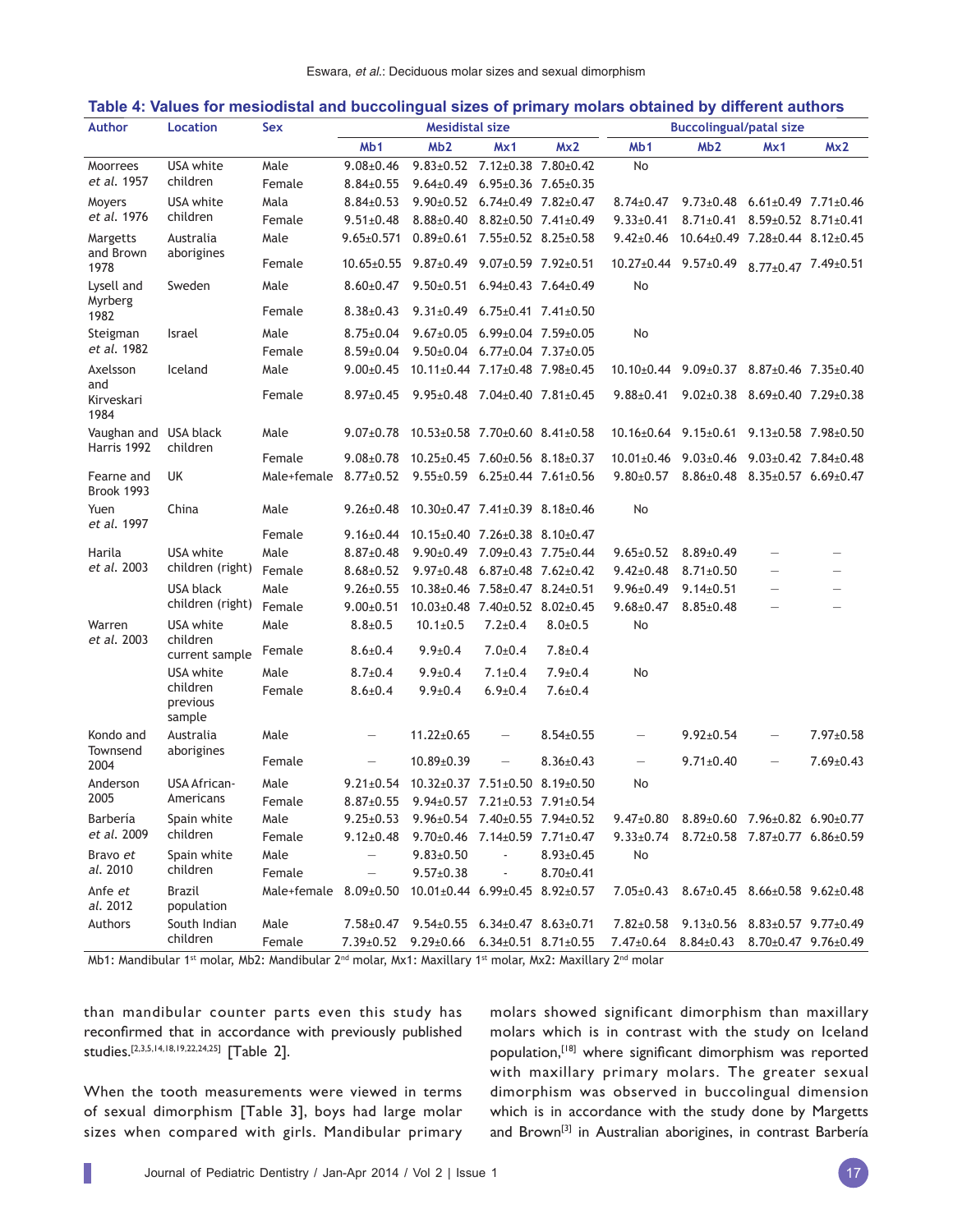*et al*.,[2] in Spanish white children, reported absence sexual dimorphism in buccolingual dimension. According to the study of Yuen et al.,<sup>[6]</sup> sexual dimorphism is totally absent in Chinese population.

Though Tejero *et al*.,[26] have reported a significant difference in antimeric (right and left) teeth comparison with reference to maxillary second primary molars, the present study did not yielded any statistically significant difference in terms of antimeric measurements. This is in accordance with the studies done on USA white children,<sup>[4]</sup> China population,<sup>[6]</sup> Spanish white children,<sup>[2,11]</sup> Australia Aborigines<sup>[3]</sup> and USA African — Americans.[7]

When the individual tooth variability was studied maxillary and mandibular 1<sup>st</sup> primary molars were more stable when compared to 2<sup>nd</sup> primary molars, which is accordance with the studies done on Spanish white children,<sup>[2]</sup> Australia Aborigines,<sup>[22]</sup> Brazil population<sup>[23]</sup> and is in contrast with a study done on Australian Aborigines.<sup>[3]</sup> Among I<sup>st</sup> primary molars, maxillary Ist primary molars were more stable compared to mandibular counter parts this is in contrast with a study done on Brazil population by Anfe *et al*. [23] where they reported more stability with mandibular Ist primary molars. The mesiodistal dimension of primary maxillary molar is more stable, but buccolingual dimension exhibited variability this is in contrast with the study results of Kondo and Townsend on Australian Aborigines.[22] The variability is approximately same in upper and lower primary second molars in all the dimensions which is in contrast with the previous study done on Spanish white children by Barbería *et al*. [2] who reported lower second molars were less variable than upper second molars in regard to mesiodistal dimension. Grossly if one looks at the results of the present study the prominent feature is that the maxillary  $2^{nd}$  primary molar yielded greater values in terms of both mesiodistal and buccolingual measurements than almost all reference articles sited in the study [Table 4] whereas maxillary  $I^{st}$ , mandibular 1<sup>st</sup> and 2<sup>nd</sup> molars exhibited some amount of variability.

#### **CONCLUSION**

Based on the results obtained the male children had significantly larger primary molars when compared to female children and the primary first molars exhibited relatively less variability when compared to the second molars. Information about tooth size measurements is important for anthropological and forensic significance and for clinical practice. As an anthropological and forensic significance odontometric variations coupled with morphological variations can contribute greatly to

the understanding of evolutionary trends in man, along with hereditary factors for crown dimensions between the populations' adoptive response to diet and general health of individual during ontogeny must be considered. These measurements provide valuable sources to the manufacturers of standard sized preformed crowns and bands and for clinicians to select them and to understand the developing occlusion and malocclusion. Thus, this provides a basic record of deciduous molar sizes in a group of South Indian population. However, further studies with larger sample size, with systematically distributed sampling technique which including measurements for all the teeth are required to test and to generalize these results to the entire population.

#### **REFERENCES**

- 1. Moorrees CF, Reed RB. Biometrics of crowding and spacing of the teeth in the mandible. Am J Phys Anthropol 1954;12:77-88.
- 2. Barbería E, Suárez MC, Villalón G, Maroto M, García-Godoy F. Standards for mesiodistal and buccolingual crown size and height of primary molars in a sample of Spanish children. Eur J Paediatr Dent 2009;10:169-75.
- 3. Margetts B, Brown T. Crown diameters of the deciduous teeth in Australian aboriginals. Am J Phys Anthropol 1978;48:493-502.
- 4. Jensen E, Kai-Jen Yen P, Moorrees CF, Thomsen SO. Mesiodistal crown diameters of the deciduous and permanent teeth in individuals. J Dent Res 1957;36:39-47.
- Lysell L, Myrberg N. Mesiodistal tooth size in the deciduous and permanent dentitions. Eur J Orthod 1982;4:113-22.
- Yuen KK, So LL, Tang EL. Mesiodistal crown diameters of the primary and permanent teeth in southern Chinese – A longitudinal study. Eur J Orthod 1997;19:721-31.
- 7. Anderson AA. Dentition and occlusion development in African American children: Mesiodistal crown diameters and tooth-size ratios of primary teeth. Pediatr Dent 2005;27:121-8.
- 8. Axelsson G, Kirveskari P. Crown size of permanent teeth in Icelanders. Acta Odontol Scand 1983;41:181-6.
- 9. Hunter WS, Priest WR. Errors and discrepancies in measurement of tooth size. J Dent Res 1960;39:405-14.
- 10. Sridhar K, Arun AV, Swamy K, Kumar PK, Kumar CH, Verma KV. Morphometrics of permanent dentition in Chennai population. J Indian Orthod Soc 2011;45:110-8.
- 11. Bravo N, Facal M, Maroto M, Barbería E. Relationship between mesiodistal crown diameters of permanent first molars and deciduous second molars. Eur J Paediatr Dent 2010;11:115-21.
- 12. Moorrees CF, Reed RB. Correlations among crown diameters of human teeth. Arch Oral Biol 1964;9:685-97.
- 13. Black TK 3rd. Sexual dimorphism in the tooth-crown diameters of the deciduous teeth. Am J Phys Anthropol 1978;48:77-82.
- 14. Garn SM, Osborne RH, Alvesalo L, Horowitz SL. Maternal and gestational influences on deciduous and permanent tooth size. J Dent Res 1980;59:142-3.
- 15. Townsend GC. Fluctuating asymmetry in the deciduous dentition of Australian Aboriginals. J Dent Res 1981;60:1849-57.
- 16. Liversidge HM, Molleson TI. Deciduous tooth size and morphogenetic fields in children from Christ Church, Spitalfields. Arch Oral Biol 1999;44:7-13.
- 17. Kitagawa Y, Manabe Y, Oyamada J, Rokutanda A. Japanese deciduous tooth size: Past and present. Anthropol Sci 2002;110:335-47.
- 18. Axelsson G, Kirveskari P. Crown size of deciduous teeth in Icelanders. Acta Odontol Scand 1984;42:339-43.
- 19. Moyers RE, Van der Linden FP, Riolo ML, McNamara JA. Standards of Human Occlusal Development. Monograph No. 5. Craniofacial Growth